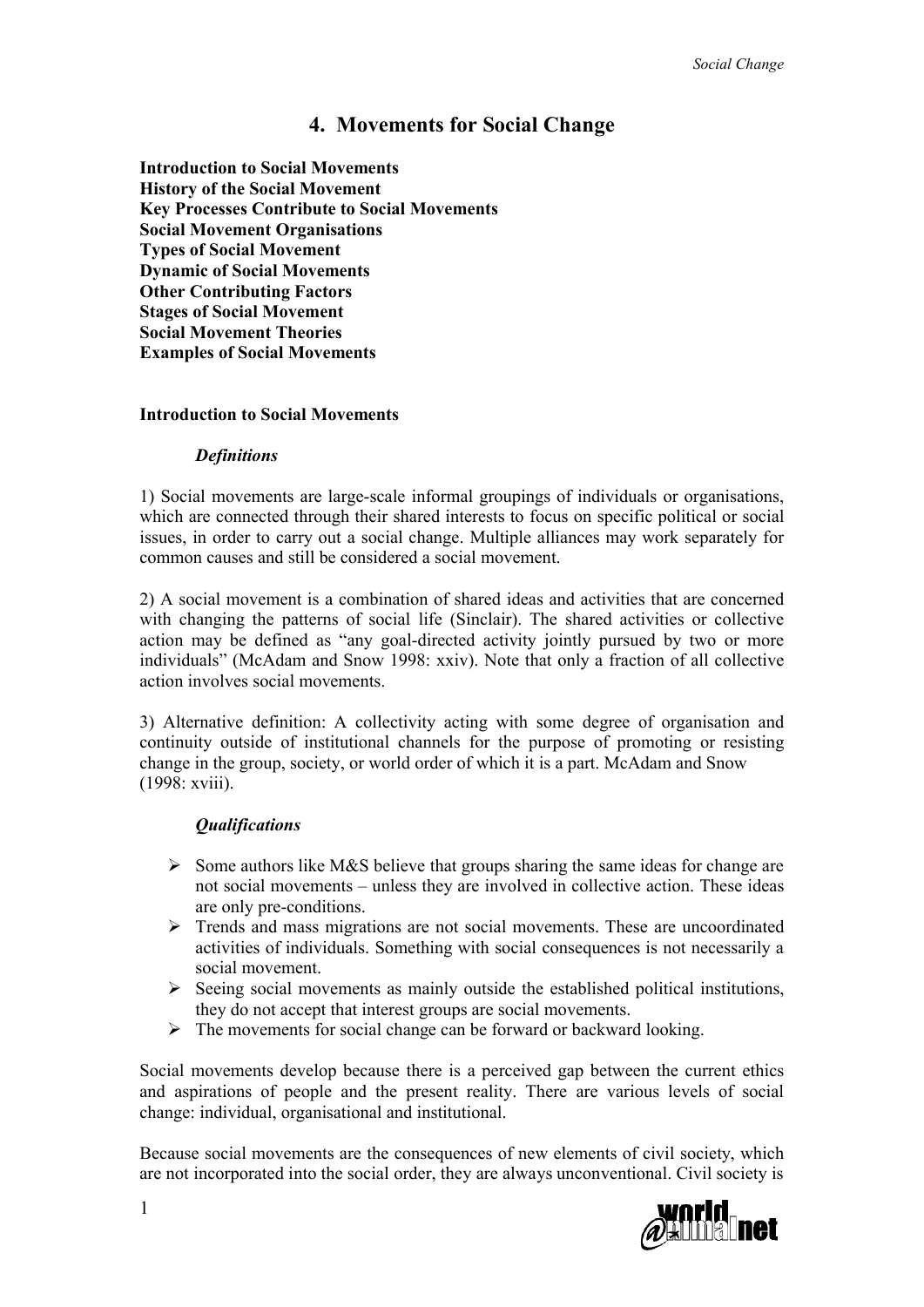normally in a state of change, but social structures tend towards stability. That is why social movements almost always exist. If the discrepancy between civil society and social order is large, then social movements are strong and numerous. If the discrepancy is small, then social movements are weak and more conventional.

This 'disenfranchisement' leads to mobilisation – first organisational, where resources are harnessed in support of the cause. Resources include: people, time, skills/expertise and funds. Then mass mobilisation, where society is recruited behind the cause.

There is inevitable resistance to social change. Many do not want their vested interests or status quo threatened. There is also simple inertia.

Tactics of change: non-violence includes negotiation, direct action, events/media stunts, demonstrations, propaganda, strikes, boycotts, non-co-operation, civil disobedience, parallel structures. Violent breakaways undercut the movement's legitimacy.

Actions undertaken by civil society to effect change are generally informed by strategic thought. In thinking strategically, social change activists try to identify the nature and causes of social problems and then choose specific targets that are deemed the most likely people or organisations to resolve those problems. One of the keys to a successful strategic approach is in maintaining effective communication with, and among, members of the public.

It is readily acknowledged by leading social theorists (Arendt, 1958; Habermas, 1989) that just and effective democracies require a strong and functional public sphere. The public sphere operates best where citizens, as individuals or in groups, are informed about the social, political and corporate affairs that affect their interests, and enter into public discussion about the plans, policies and activities of those in power whose decisions affect the public interest. This on-going discussion provides the feedback and direction needed for healthy governance.

#### **History of the Social Movement**

[Political movements](http://en.wikipedia.org/wiki/Political_movement) that evolved in late [18th century](http://en.wikipedia.org/wiki/18th_century), like those connected to the [French](http://en.wikipedia.org/wiki/French_Revolution)  [Revolution](http://en.wikipedia.org/wiki/French_Revolution) and [Polish Constitution of May 3rd 1791](http://en.wikipedia.org/wiki/Polish_Constitution_of_May_3%2C_1791) are among the first documented social movements. The [labour movement](http://en.wikipedia.org/wiki/Labor_movement) and [socialist movement](http://en.wikipedia.org/wiki/Socialist_movement) of the late [19th century](http://en.wikipedia.org/wiki/19th_century) are seen as the prototypical social movements, leading to the formation of [communist](http://en.wikipedia.org/wiki/Communism) and [social democratic](http://en.wikipedia.org/wiki/Social_democracy) parties and organisations.

From [1815,](http://en.wikipedia.org/wiki/1815) [Britain](http://en.wikipedia.org/wiki/Britain) after victory in the [Napoleonic Wars](http://en.wikipedia.org/wiki/Napoleonic_Wars) entered a period of social upheaval and change, caused by returning soldiers and unemployment. This resulted in [class struggle](http://en.wikipedia.org/wiki/Class_struggle) in the [Peterloo Massacre,](http://en.wikipedia.org/wiki/Peterloo_Massacre) the [Reform Act of 1832,](http://en.wikipedia.org/wiki/Reform_Act_1832) disputes over the [Corn](http://en.wikipedia.org/wiki/Corn_laws)  [Laws.](http://en.wikipedia.org/wiki/Corn_laws) Other European countries, such as France, began to see the emergence of political and social movements in the 19th Century. These social movements set the background to which [Karl Marx](http://en.wikipedia.org/wiki/Karl_Marx) attempted to analyse social theory more generally. [1861](http://en.wikipedia.org/wiki/1861) saw the beginning of the reform movements in Russia, as the feudal system was abolished. Unions, or Soviets were formed from [1905](http://en.wikipedia.org/wiki/1905) as pressure for reform continued, resulting in the collapse of the Russian State at the end of the [First World War.](http://en.wikipedia.org/wiki/World_War_I)

In 1945, [Britain](http://en.wikipedia.org/wiki/Britain) after victory in the [Second World War](http://en.wikipedia.org/wiki/Second_World_War) entered a period of radical reform and change, as a workers rights social movement dominated politics until the election of Margaret Thatcher in [1979.](http://en.wikipedia.org/wiki/1979) In the [1970s,](http://en.wikipedia.org/wiki/1970s) [women's rights](http://en.wikipedia.org/wiki/Women%27s_rights), [peace,](http://en.wikipedia.org/wiki/Peace_movement) [civil rights,](http://en.wikipedia.org/wiki/Civil_rights_movement) and

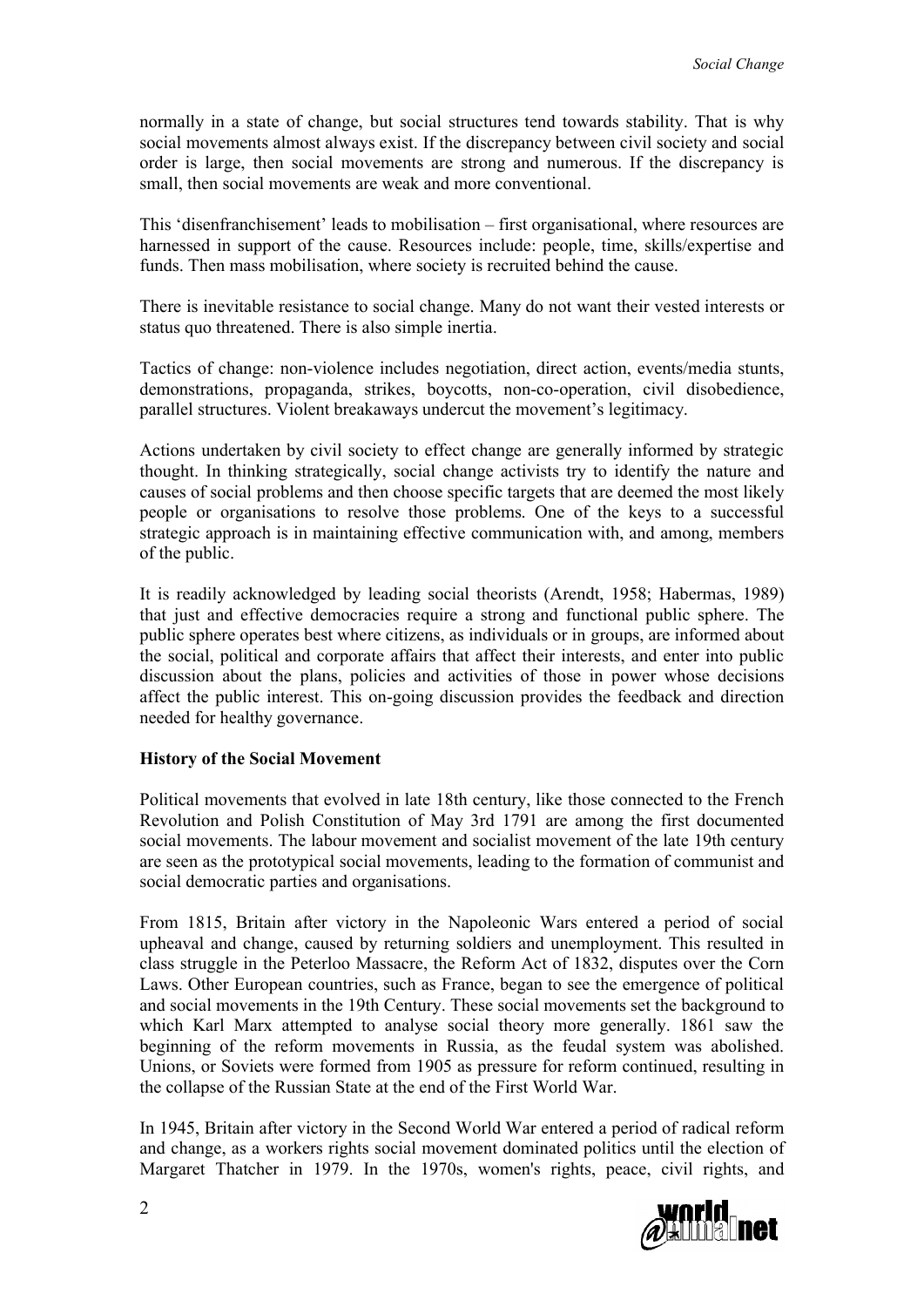[environmental movements](http://en.wikipedia.org/wiki/Environmental_movement) emerged, often dubbed *New Social Movements*. They lead inter alia to the formation of [green parties.](http://en.wikipedia.org/wiki/Green_parties) Some find in the end of the [1990s](http://en.wikipedia.org/wiki/1990s) the emergence of a new global social movement, the [anti-globalisation movement.](http://en.wikipedia.org/wiki/Anti-globalization_movement)

## **Key Processes Contribute to Social Movements**

Several key processes lie behind the history of the social movements.

The process of [urbanisation,](http://en.wikipedia.org/wiki/Urbanisation) which created large cities, facilitated [social interaction](http://en.wikipedia.org/wiki/Social_interaction) between scores of people. It was in cities, where people of similar goals could find each other, gather and organise, that those early social movements first appeared.

Similarly, the process of [industrialisation,](http://en.wikipedia.org/wiki/Industrialisation) which gathered large masses of workers in the same region, was responsible for the fact that many of those early social movements addressed matters important to that [social class.](http://en.wikipedia.org/wiki/Social_class)

Many other social movements were created at [universities,](http://en.wikipedia.org/wiki/University) where the process of [mass](http://en.wikipedia.org/wiki/Mass_education)  [education](http://en.wikipedia.org/wiki/Mass_education) brought many people together.

With the development of [communication](http://en.wikipedia.org/wiki/Communication) technologies, creation and activities of social movements became easier - from printed pamphlets circulating in the [18th century](http://en.wikipedia.org/wiki/18th_century) [coffeehouses](http://en.wikipedia.org/wiki/Coffeehouse) to [newspapers](http://en.wikipedia.org/wiki/Newspaper) and [Internet](http://en.wikipedia.org/wiki/Internet), all those tools became important factors in the growth of the social movements.

Finally, the spread of [democracy](http://en.wikipedia.org/wiki/Democracy) and [political rights](http://en.wikipedia.org/wiki/Political_right) like the [freedom of speech](http://en.wikipedia.org/wiki/Freedom_of_speech) made the creation and functioning of social movements much easier.

#### **Social Movement Organisations**

*Organising New Social Change Activities***:** The surplus energy accumulated by the society and given expression through the initiative of pioneers and their followers does not gain momentum until it becomes accepted and organised by society. The process of organisation may take many different forms. It may occur by the enactment of new laws or regulations that support the activity or it may be in the form of a new system or accepted set of practices. Each development advance of the society leads to the emergence of a host of new organisations designed to support it and puts pressure on existing organisations to elevate their functioning to meet the higher demands of the new phase.

*Integrating the Organisation with Society:* The organisation is the mechanism by which the surplus energy in society is harnessed, mobilised, directed and channelled to produce greater results. The organisation derives energy from being integrated with the society in which it functions. The energy of society comes from its needs and aspirations. This energy pervades the social organisation established to meet these needs. The more finely the organisation is attuned to fulfil underlying social aspirations, the greater t*he energy flowing through it.* 

The will of society changes over time as old attitudes and goals are replaced with new ones. Organisations that adapt to these changes continue to thrive. Those that remain fixed in the past decline, become ineffective, and are eventually discarded or fade away.

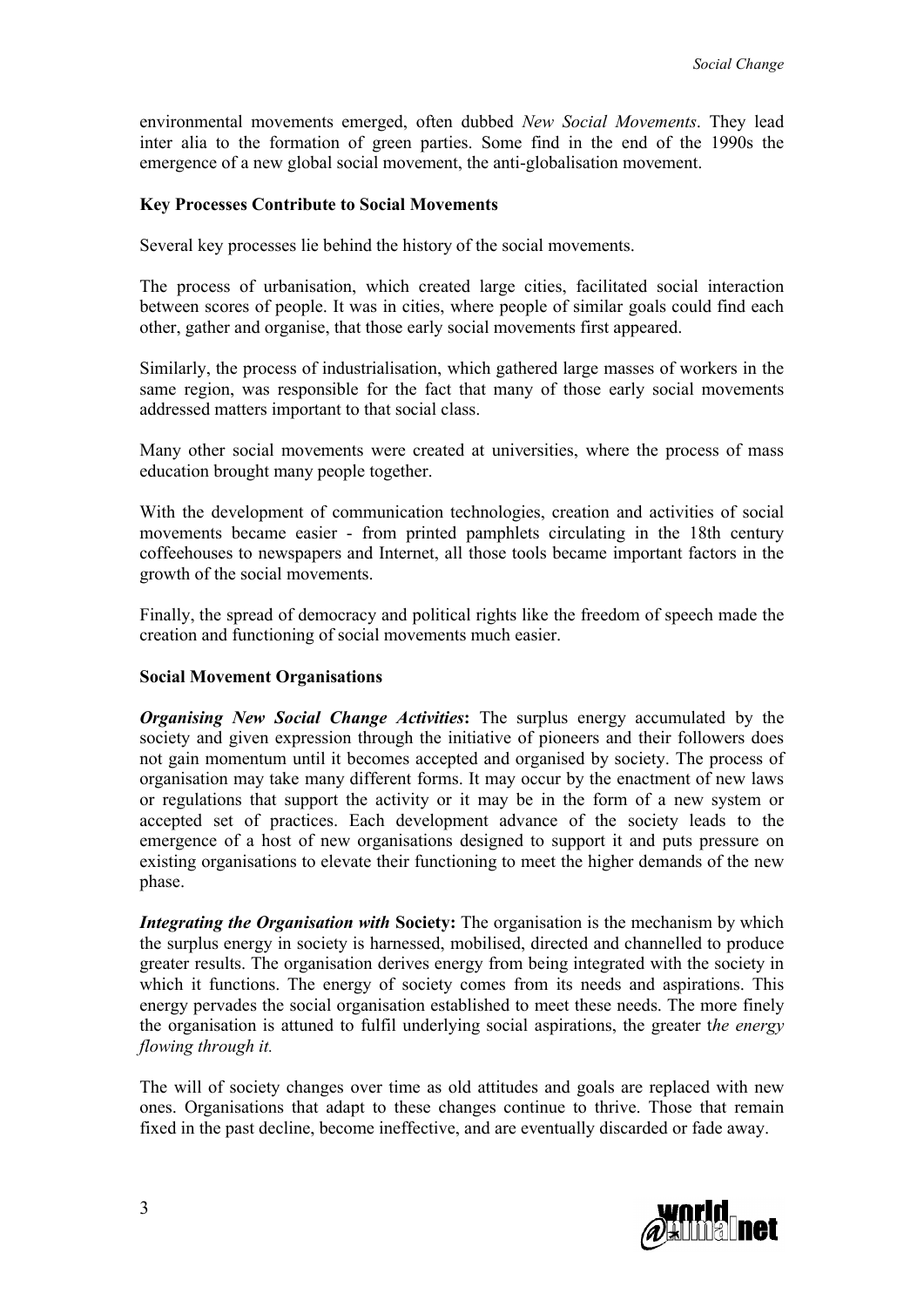# *Interest groups and organisation*

Note that it is difficult to distinguish between a social movement and an interest group if we insist that social movements must operate outside political institutions. (Interest groups normally operate inside existing structures.) This is especially true for movements that focus on partial change – the vast majority. E.g, the environmental movement  $\&$ Sierra Club, Greenpeace or the World Wildlife Fund.

Note that many social movements are associated with one or more formal organisations (SMOs).

## *Relevant actors*

-

The type of individuals or activists in the social movements can be defined as followings:

*Protagonists:* all who support the movement or whom it claims to represent.

*Adherents:* activists and less involved constituency members.

*Constituenc*y: those whom movement claims to represent, usually beneficiaries. The beneficiary may be the whole public rather than a particular segment.

*Conscience adherents*: those who support a movement but are not beneficiaries if it is successful.

*Antagonists:* those who oppose the movement - targets and counter-movements.

*Bystanders*: those with no obvious stake or immediate interest.

# **Types of Social Movements**

David Aberle (1966) described four types of social movement including: alterative, redemptive, reformative, and revolutionary social movements, based upon two characteristics: (1) who is the movement attempting to change and (2) how much change is being advocated.

A. *Alternative social movements* are looking at a selective part of the population, and the amount of change is limited due to this. Planned Parenthood is an example of this, because it is directed toward people of childbearing age to teach about the consequences of sex.

B. *Redemptive social movements* also look at a selective part of the population, but they seek a radical change. Some religious sects fit here, especially the ones that recruit members to be 'reborn'.

C. *Reformative social movements* are looking at everyone, but they seek a limited change. The environmental movement fits here, because they try to address everyone to help the environment in their lives (like recycling).

D. *Revolutionary social movements* want to change all of society. The Communist party is an example of wanting to radically change social institutions.

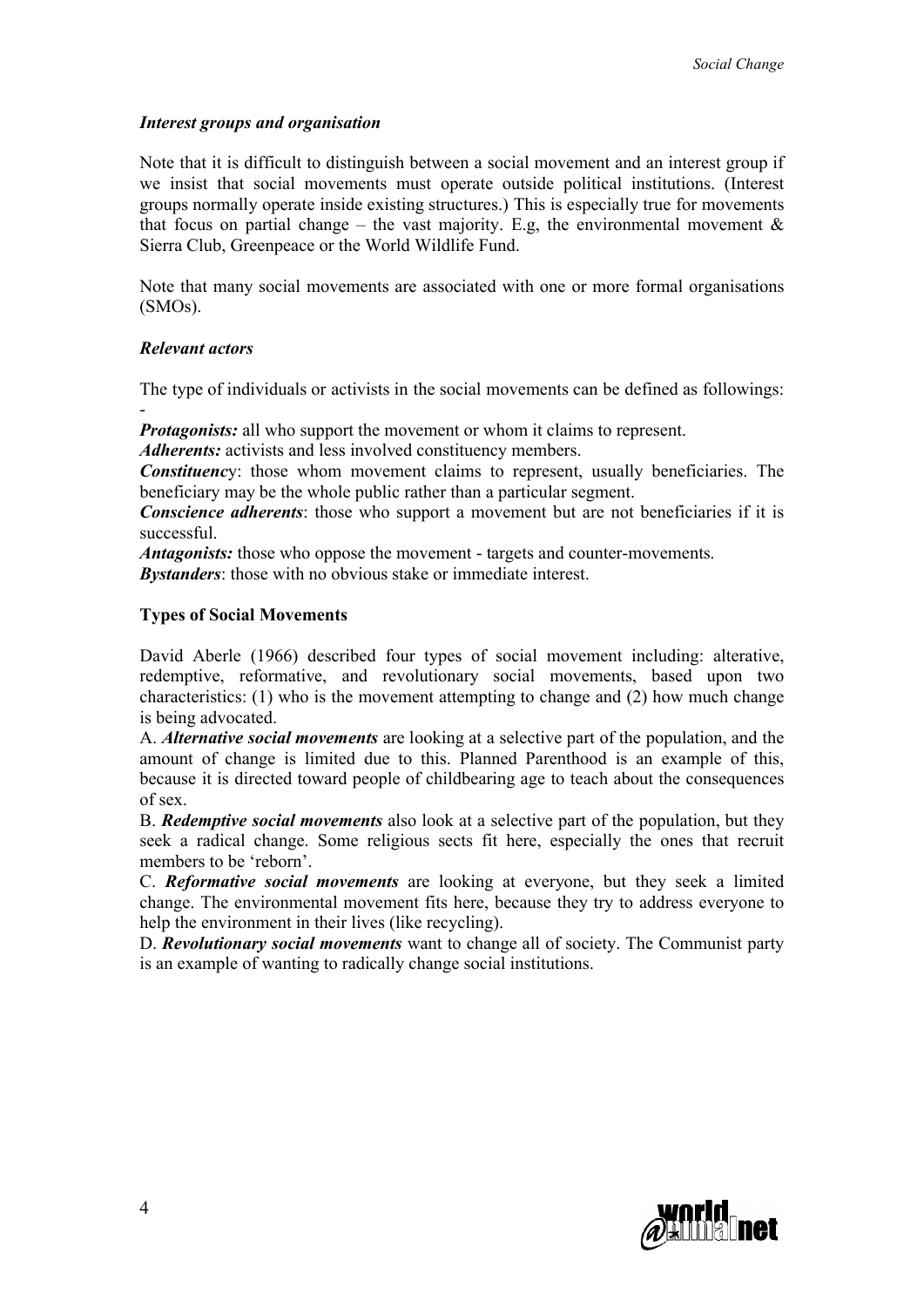

Social movements can also advocate minor changes (e.g., tougher restrictions on drunk driving; see [MADD](http://en.wikipedia.org/wiki/Mothers_Against_Drunk_Driving)) or radical changes (e.g., [prohibition\)](http://en.wikipedia.org/wiki/prohibition).

*Reform movements* - movements dedicated to changing some [norms](http://en.wikipedia.org/wiki/Norm_%28sociology%29), usually legal ones. Examples of such a movement would include a [trade union](http://en.wikipedia.org/wiki/Trade_union) with a goal of increasing workers rights, a [green movement](http://en.wikipedia.org/wiki/Green_movement) advocating a set of [ecological](http://en.wikipedia.org/wiki/Ecology) laws, or a movement supporting the introduction of [capital punishment](http://en.wikipedia.org/wiki/Capital_punishment) or right to [abortion.](http://en.wikipedia.org/wiki/Abortion) Some reform movements may advocate a change in custom and moral norms, for example, condemnation of [pornography](http://en.wikipedia.org/wiki/Pornography) or proliferation of some [religion.](http://en.wikipedia.org/wiki/Religion) The Polish *[Solidarno](http://en.wikipedia.org/wiki/Solidarnosc)ść* movement of [1980s](http://en.wikipedia.org/wiki/1980s) was an important factor in the [fall of the Soviet Union](http://en.wikipedia.org/wiki/Fall_of_the_Soviet_Union)

*Radical movements* - movements dedicated to changing some [value systems](http://en.wikipedia.org/wiki/Value_system). It directs to the creation of new social order and the destruction of existing social order. Those are usually much larger in scope then the reform movements, Examples would include the [American Civil Rights Movement](http://en.wikipedia.org/wiki/American_Civil_Rights_Movement_%281955-1968%29) which demanded full civil rights and equality under the law to all Americans, regardless of [race](http://en.wikipedia.org/wiki/Race), or the [Polish](http://en.wikipedia.org/wiki/Poland) [Solidarity](http://en.wikipedia.org/wiki/Solidarity) (*Solidarność*) movement which demanded the transformation of [communist](http://en.wikipedia.org/wiki/Communism) [political](http://en.wikipedia.org/wiki/Political_system) and [economy system](http://en.wikipedia.org/wiki/Economy_system) into [democracy](http://en.wikipedia.org/wiki/Democracy) and [capitalism](http://en.wikipedia.org/wiki/Capitalism).

# *Target audience*

Social movements can be aimed at change on an individual level (e.g., [AA\)](http://en.wikipedia.org/wiki/Alcoholics_Anonymous) or change on a broader, group or even societal level (e.g., [anti-globalisation\)](http://en.wikipedia.org/wiki/anti-globalization_movement).

*Group-focus movements* - focused on affecting groups or society in general, for example, advocating the change of the political system. Most of such groups eventually transform into or join a [political party](http://en.wikipedia.org/wiki/Political_party).

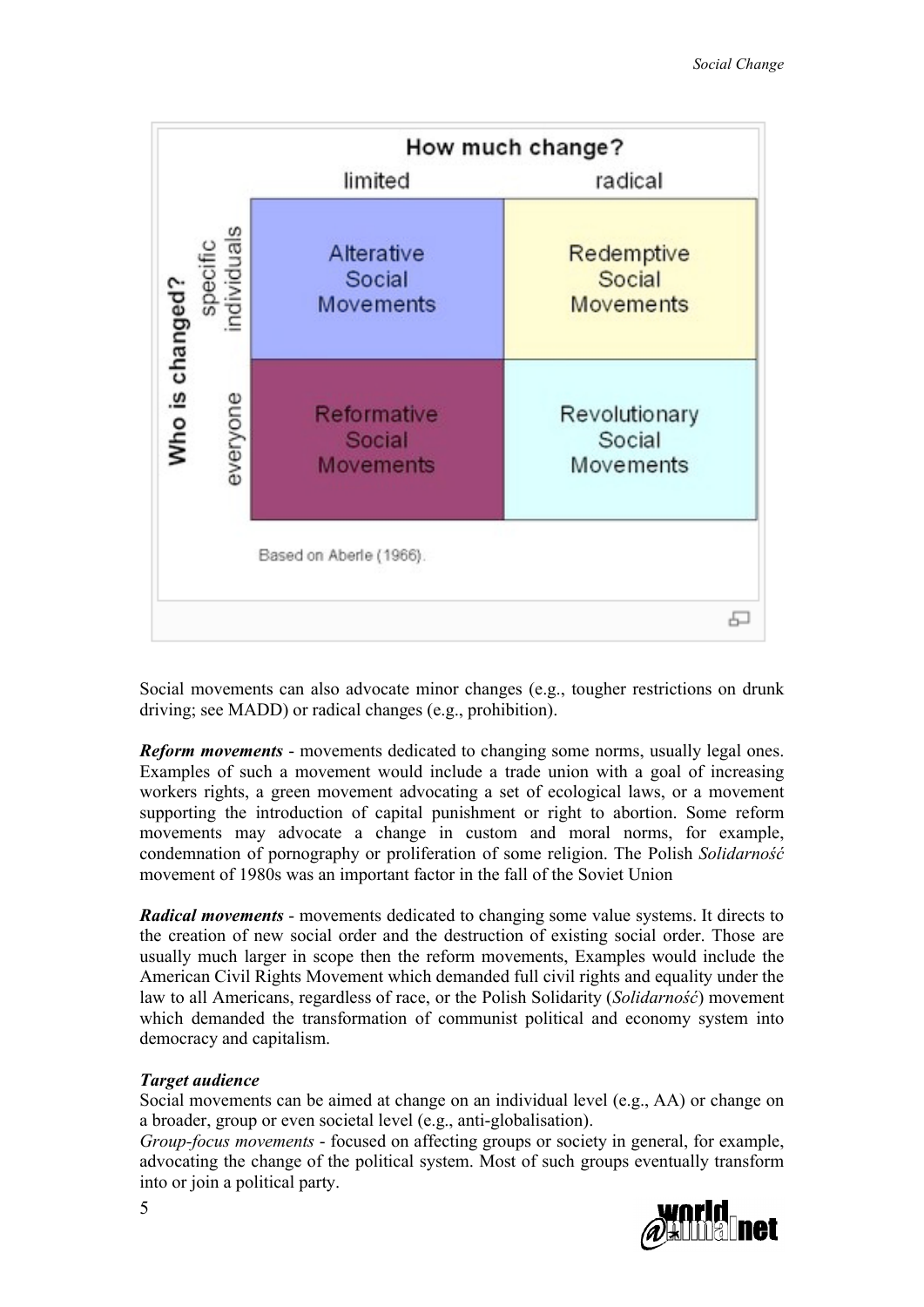*Individual-focused movements* - focused on affecting individuals. Most [religious](http://en.wikipedia.org/wiki/Religious_movement)  [movements](http://en.wikipedia.org/wiki/Religious_movement) would fall under this category. Those movements rarely transform into political parties.

## *Methods of work*

*Peaceful movements* - opposed to using violent means. The American Civil Rights movement, Polish Solidarity movement, or [Mahatma Gandhi](http://en.wikipedia.org/wiki/Mahatma_Gandhi) [civil disobedience](http://en.wikipedia.org/wiki/Civil_disobedience) movements would fall into this category

*Violent movements* - various armed [resistance movements](http://en.wikipedia.org/wiki/Resistance_movement) up to and including [terrorist](http://en.wikipedia.org/wiki/Terrorist) organisations. Examples would include the [Palestinian](http://en.wikipedia.org/wiki/Palestine) [Hezbollah](http://en.wikipedia.org/wiki/Hezbollah), [Basque](http://en.wikipedia.org/wiki/Basque) [Euskadi Ta](http://en.wikipedia.org/wiki/Euskadi_Ta_Askatasuna)  [Askatasuna](http://en.wikipedia.org/wiki/Euskadi_Ta_Askatasuna) (*ETA*) or [Ireland](http://en.wikipedia.org/wiki/Ireland)'s [Provisional Irish Republican Army](http://en.wikipedia.org/wiki/Provisional_Irish_Republican_Army) (*IRA*) movements.

## *Old and new*

*Old movements* - most of the 19th century movements that recruited their followers from a specific [social class](http://en.wikipedia.org/wiki/Social_class) (only workers, only peasants, only whites, only Aristocrats, only protestants, etc.). They were usually centered on some [materialistic](http://en.wikipedia.org/wiki/Materialism) goals like improving the [living standard](http://en.wikipedia.org/w/index.php?title=Life_standard&action=edit) of the given social class.

*New movements* - movements which became dominant from the second half of the 20th century - like the [civil rights movement](http://en.wikipedia.org/wiki/Civil_rights_movement), [environmental movement,](http://en.wikipedia.org/wiki/Environmental_movement) [gay rights movement,](http://en.wikipedia.org/wiki/Gay_rights_movement) [peace movement](http://en.wikipedia.org/wiki/Peace_movement), [anti-nuclear movement,](http://en.wikipedia.org/wiki/Anti-nuclear_movement) [anti-globalisation movement,](http://en.wikipedia.org/wiki/Anti-globalization_movement) etc. Sometimes they are known as [postmodernism](http://en.wikipedia.org/wiki/Postmodernism) movements. They are usually centered on a nonmaterialistic goal.

## **Dynamic of Social Movements**

Social movements are more likely to evolve in the time and place which is friendly to the social movements: hence their evident symbiosis with the 19th century proliferation of ideas like individual rights, freedom of speech and civil disobedience. They are more likely to form in the societies and cultures allowing expression of ideas by individuals like most of the [Western culture,](http://en.wikipedia.org/wiki/Western_culture) which explains why most of social movements exist in the United States and Europe, and fewer in more autocratic places like Russia or China. Such friendly context and environment is only a background facilitating the creation of the social movement. There must also be polarising differences between groups of people: in case of 'old movements', they were the [poverty](http://en.wikipedia.org/wiki/Poverty) and [wealth gaps](http://en.wikipedia.org/w/index.php?title=Wealth_gap&action=edit). In case of the 'new movements', they are more likely to be the differences in customs, ethics, and values.

Finally, the birth of a social movement needs what sociologist [Neil Smelser](http://en.wikipedia.org/wiki/Neil_Smelser) calls an *initiating event*: a particular, individual event that will begin a [chain reaction](http://en.wikipedia.org/wiki/Chain_reaction) of events in the given society leading to the creation of a social movement. For example, American Civil Rights movement grew on the reaction to black women, [Rosa Parks](http://en.wikipedia.org/wiki/Rosa_Parks), riding in the whites-only section of the bus. The Incident of [Rosa Parks](http://en.wikipedia.org/wiki/Rosa_Parks) who was arrested for refusing to give up her seat to make room for white people sparked the American Civil Rights Movement. The Polish Solidarity movement, which eventually toppled the communist regimes of the Eastern Europe, developed after [trade union](http://en.wikipedia.org/wiki/Trade_union) activist [Anna Walentynowicz](http://en.wikipedia.org/w/index.php?title=Anna_Walentynowicz&action=edit) was fired from work. Such an event is also described as a *volcanic model* - a social movement is often created after a large number of people realise that there are others sharing the same value and desire for a particular [social change](http://en.wikipedia.org/wiki/Social_change).

Thus, one of the main difficulties facing the emerging social movement is spreading the very knowledge that it exists. Second, is overcoming the [free rider problem](http://en.wikipedia.org/wiki/Free_rider_problem) - convincing

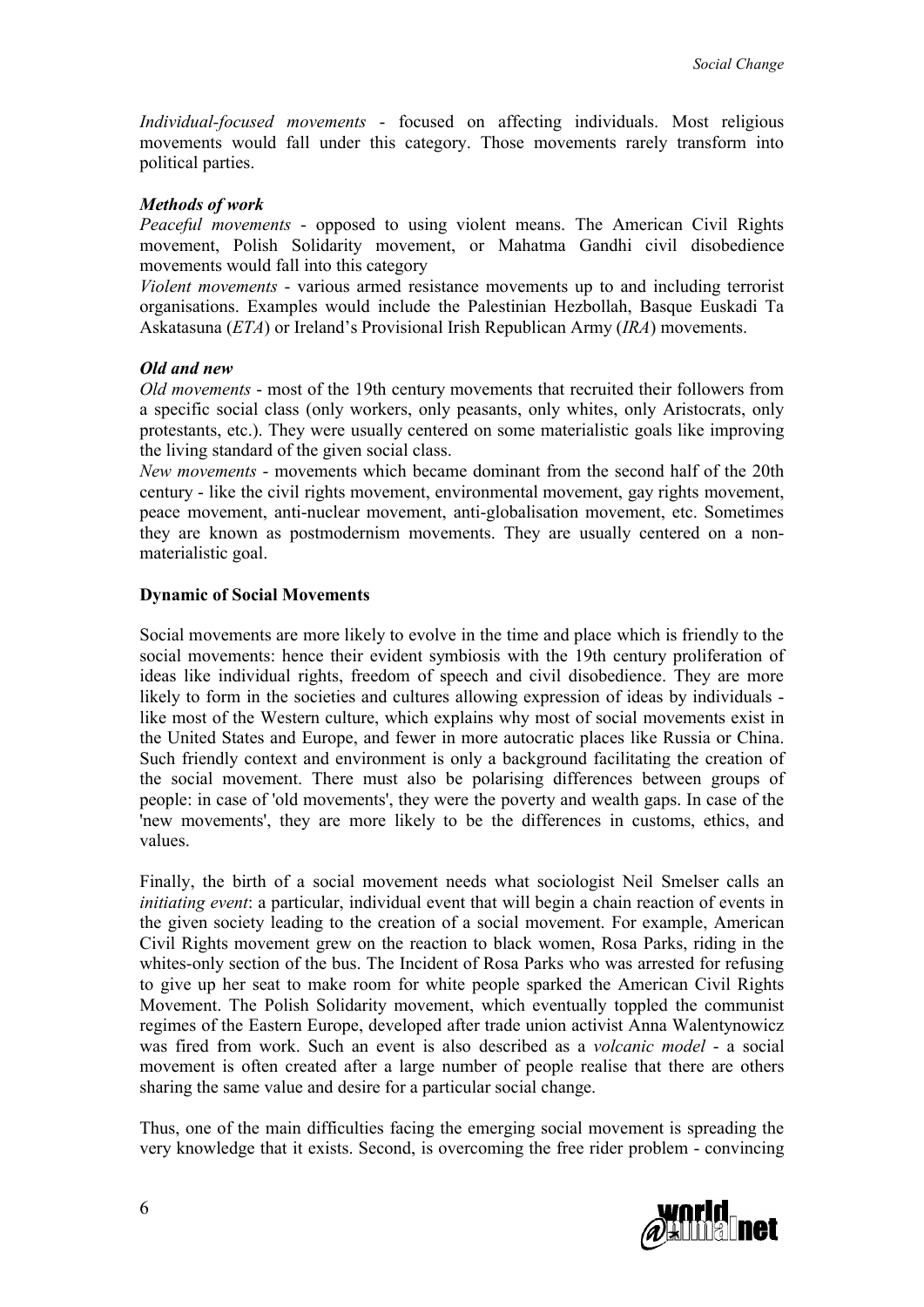people to join it, instead of following the mentality 'why should I trouble myself when other's can do it and I can just reap benefits after their hard work'.

In summary, modern social movements became possible through [education](http://en.wikipedia.org/wiki/Education) (the wider dissemination of [literature\)](http://en.wikipedia.org/wiki/Literature), and increased mobility of labour due to the [industrialisation](http://en.wikipedia.org/wiki/Industrialisation) and [urbanisation](http://en.wikipedia.org/wiki/Urbanisation) of [19th century](http://en.wikipedia.org/wiki/19th_century) societies. The freedom of expression, education, and relative economic independence are required for organised social structures like political societies and popular movements.

#### **Other Contributing Factors**

#### *Power & Authority*

Power means: "being influential, having control, being effective (American heritage College Dictory, P1072). Sociologists usually define **power** as the ability to impose one's [will](http://en.wikipedia.org/wiki/Will_%28philosophy%29) on others, even if those others [resist](http://en.wikipedia.org/wiki/Resistance) in some way. More generally, one could define 'power' as the potential to bring about significant [change,](http://en.wikipedia.org/wiki/Change) usually in people's [lives,](http://en.wikipedia.org/wiki/Personal_life) through the actions of oneself or of others.

Such influence, control effectiveness involves the consideration of authority which is an accepted source of expert information, a conclusive statement or decision that may be taken as a guide or precedent, power to influence or precedent resulting from knowledge or experience. (American Heritage College Dictionary, p. 92).

Authority can take three forms: -

1) *Regulatory*, based on one's formal position and status in relation to others (employeremployees, teacher-student, police officer-citizen);

2) *Expert knowledge*, where the expert may possess the power to define ordinary people or to withhold knowledge from those whose well being is affected by it. Vast bodies of technical regulations exist whose application becomes the responsibility of the political technician; and

3) *Relationship ability or interpersonal skills*, where power comes from interpersonal influence based on abilities to work with people. Obviously one may have one kind of power and authority and not others or may have all three in various degrees.

Government exercises authority over its citizens through laws, administration, and enforcement. Society exercises a far more persuasive authority over its members through its ideas, attitudes, customs, and values. Different societies may develop at very different rates and in different directions under very similar forms of government, due to differences in social and cultural authority.

Modern societies are far more free and tolerant than those of previous centuries, yet they continue to exert a very powerful force on their members - but the character of that force has changed. From being predominantly negative in the form of prohibitions and strictures, now the force of social authority acts far more as a spur to initiative, than a bar. The pressure felt by middle and working class families to conform to social norms has become pervasive throughout the world.

The spread of education tends to enhance this tendency. Apart from the practical knowledge and skills it imparts, modern education also instills a greater sense of individual self-respect and social rights that impels the individual to seek and maintain status in society.

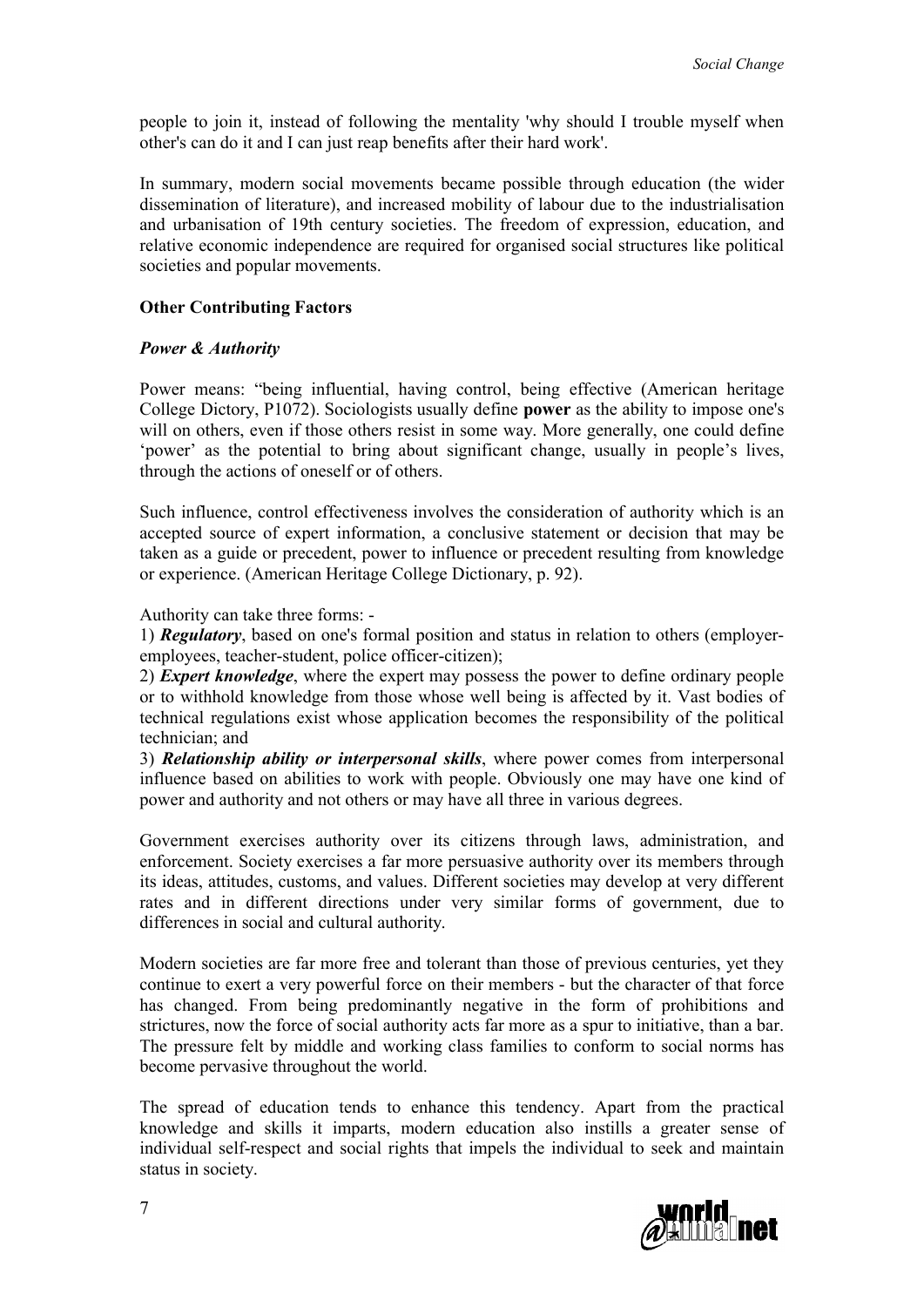There are many theories and discourses focusing on the subject of 'power' and 'authority'. However, it is vital to recognise these two concepts and its interrelation with the social movements.

*Organising vs. Mobilising* mobilising refers to the process by which inspirational leaders or other persuaders can get large numbers of people to join a movement or engage in a particular movement action, while organising refers to a more sustained process whereby people come to deeply understand a movement's goals and empower themselves to continued action on behalf of those goals.

#### **Stages of Social Movements**

After the social movement is created, there are two likely phases of recruiting. The first phase will gather the people deeply interested in the primary goal and ideal of the movement. The second phase, which will usually come after the given movement had some successes and its fame increased, will gather people whose primary interest lie in joining the movement for 'being in it' - because it's trendy, it would look good on a [resume](http://en.wikipedia.org/wiki/Resume). People who joined in this second phase will likely be the first to leave when the movement suffers any setbacks and failures.

Eventually, the social movement will move towards a crisis. If it has achieved its intended goal, then it's called a *[victory crisis](http://en.wikipedia.org/w/index.php?title=Victory_crisis&action=edit)*, as most members leave the movement assuming there is no longer any need for its continued existence. This will likely be opposed by a minority of members, for whom the existence of the very movement have become the primary goal itself, and likely the source of their income. Few social movements have survived a *victory crisis*, often merging with other similar movement or transforming into a tiny, caricature form of their early selves. Other type of crisis is a *[failure crisis](http://en.wikipedia.org/w/index.php?title=Failure_crisis&action=edit)*, which can be seen in increasing demoralisation and disenchantment of members, when they loose faith in the possibility that the primary goal of the movement can be ever achieved. *Failure crisis* can be encouraged by outside elements, like opposition from government or other movements. However, many movements had survived a failure crisis, being revived by some hardcore activists even after several decades.

Blumer (1969), Mauss (1975), and Tilly (1978) have described different stages social movements often pass through. Movements emerge for a variety of reasons (see the theories below), coalesce, and generally bureaucratise. At that point, they can take a number of paths, including: finding some form of movement success, failure, co-optation of leaders, repression by larger groups (e.g., government), or even the establishment of the movement within the mainstream.

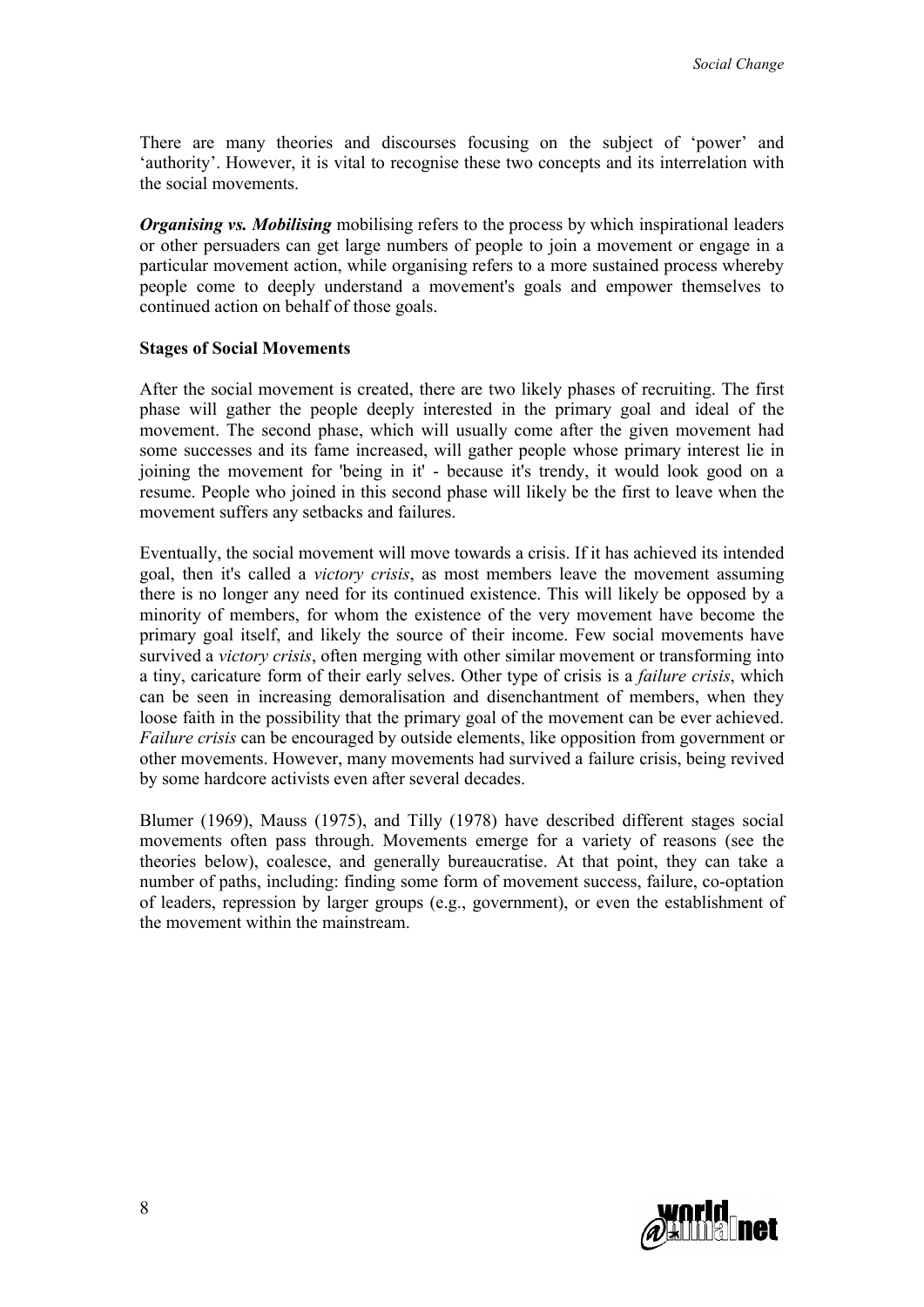

Social movements have a lifecycle of their own, and move through various stages that include: -

#### *Incipiency*

The birth of the movement

#### *Coalescence*

The movement becoming a co-operative force

#### *Institutionalisation*

Develops into an institution

 $-$  or  $-$ 

*Fragmentation* Falls apart

#### **Social Movement Theories**

A variety of theories have attempted to explain how social movements develop. The many approaches to the explanation of the phenomenon of social movements suggest that no one of them is able to explain everything. All the approaches may be correct in their local sphere, but they either stress attention to specific types of social movements and consider them as universal or put all the attention on a single aspect of the phenomenon of social movements and ignore others. Different accents give diverse outcomes. Some of the better-known approaches are outlined below.

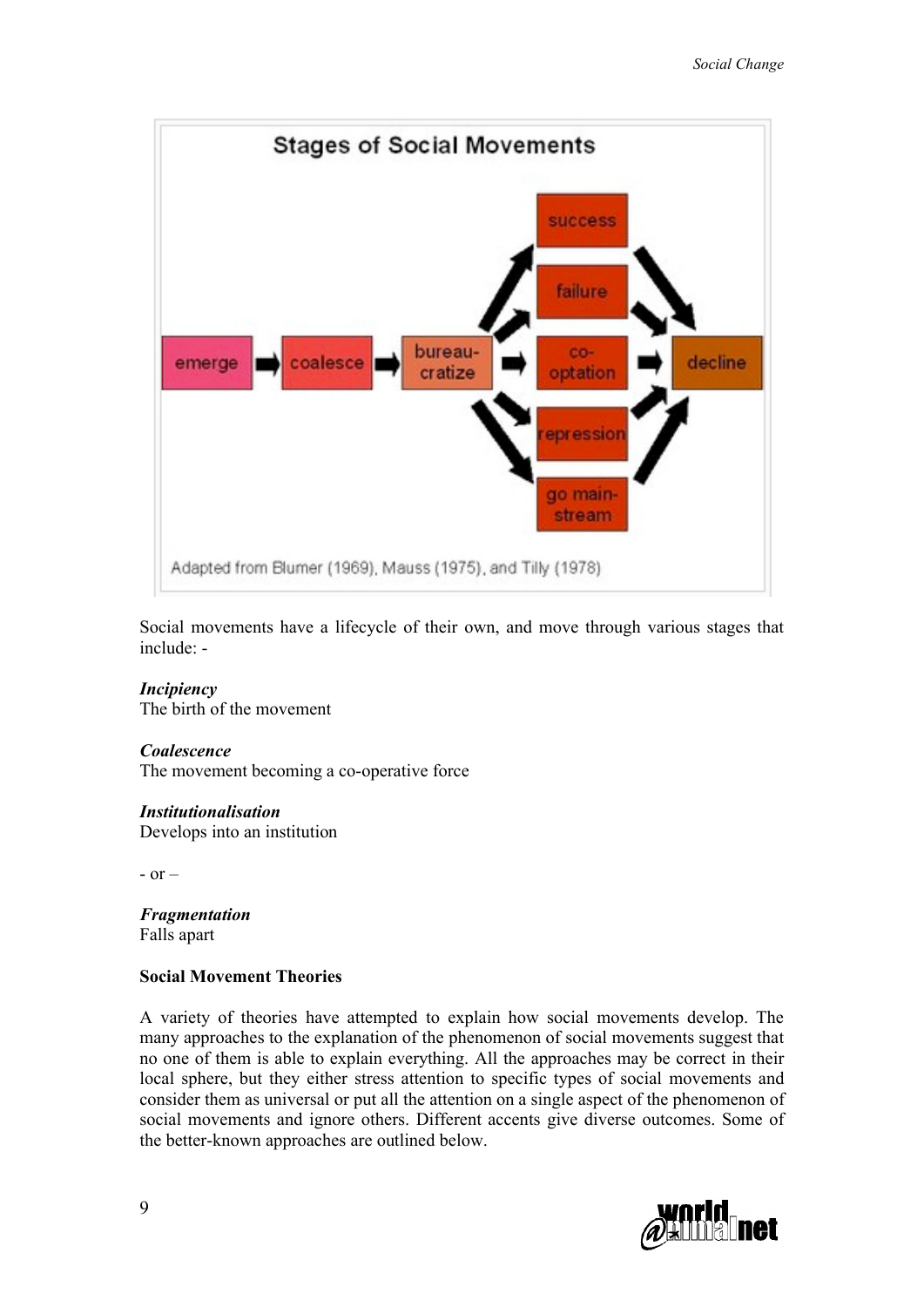## *Collective behaviour (Old social movement theory)*

`Collective behaviour' theory is still recognised as a dominant theory in studies of social movements. The supporters of this approach consider social movements as semi-rational responses to abnormal conditions of structural strain between the major societal institutions; that strain causes malfunctioning of the whole social system. In general, according to the collective behaviour approach, social movements are the symptom and manifestation of a sick society. A healthy society does not have social movements; it has a conditional form of political and social participation.

# *Resource mobilisation theory (RMT)*

This school of social movement analysis, developed from the 1960s onward, has been and remains the dominant approach among sociologists, though it has increasingly been challenged in recent years.

`Resource mobilisation' theorists point out that social movements are rational and novel responses to new situations and new opportunities in society. Movements are seen as innovative forms of political participation, which create and tap new political resources available in modern democratic societies. They are treated as emerging pressure groups or as embryonic parties. Social movements are no longer seen as symptomatic of social malfunction or pathology. They appear as a part of the political process.

RM theory stresses the ways in which movements are shaped by and work within limits set by the resources available to the group and the organisational skills of movement leaders in utilising those resources. Resources are understood here to include: knowledge, money, media, labour, solidarity, legitimacy, and intern and external support from power elite. The emphasis on resources offers an explanation why some discontented/deprived individuals are able to organise while other are not.

#### *Political process theory*

Political Process Theory in some way is similar to resource mobilisation, but tends to emphasis different components of social structure that is important for social movement development: political opportunities. Political process theory argues that there are three vital components for movement formation: insurgent consciousness, organisational strength, and political opportunities.

Organisational strength falls inline with resource-mobilisation theory, arguing that in order for a social movement to organise it must have strong leadership and sufficient resources.

Insurgent consciousness refers back to the ideas of deprivation and grievances. The idea is that certain members of society feel like they are being mistreated or that somehow the system is unjust. The insurgent consciousness is the collective sense of injustice that movement members (or potential movement members) feel and serves as the motivation for movement organisation.

Political opportunity refers to the receptivity or vulnerability of the existing political system to challenge. This vulnerability can be the result of any of the following (or a combination thereof).

One of the advantages of the political process theory is that it addresses the issue of timing or emergence of social movements. Some groups may have the insurgent consciousness and resources to mobilise, but because political opportunities are closed,

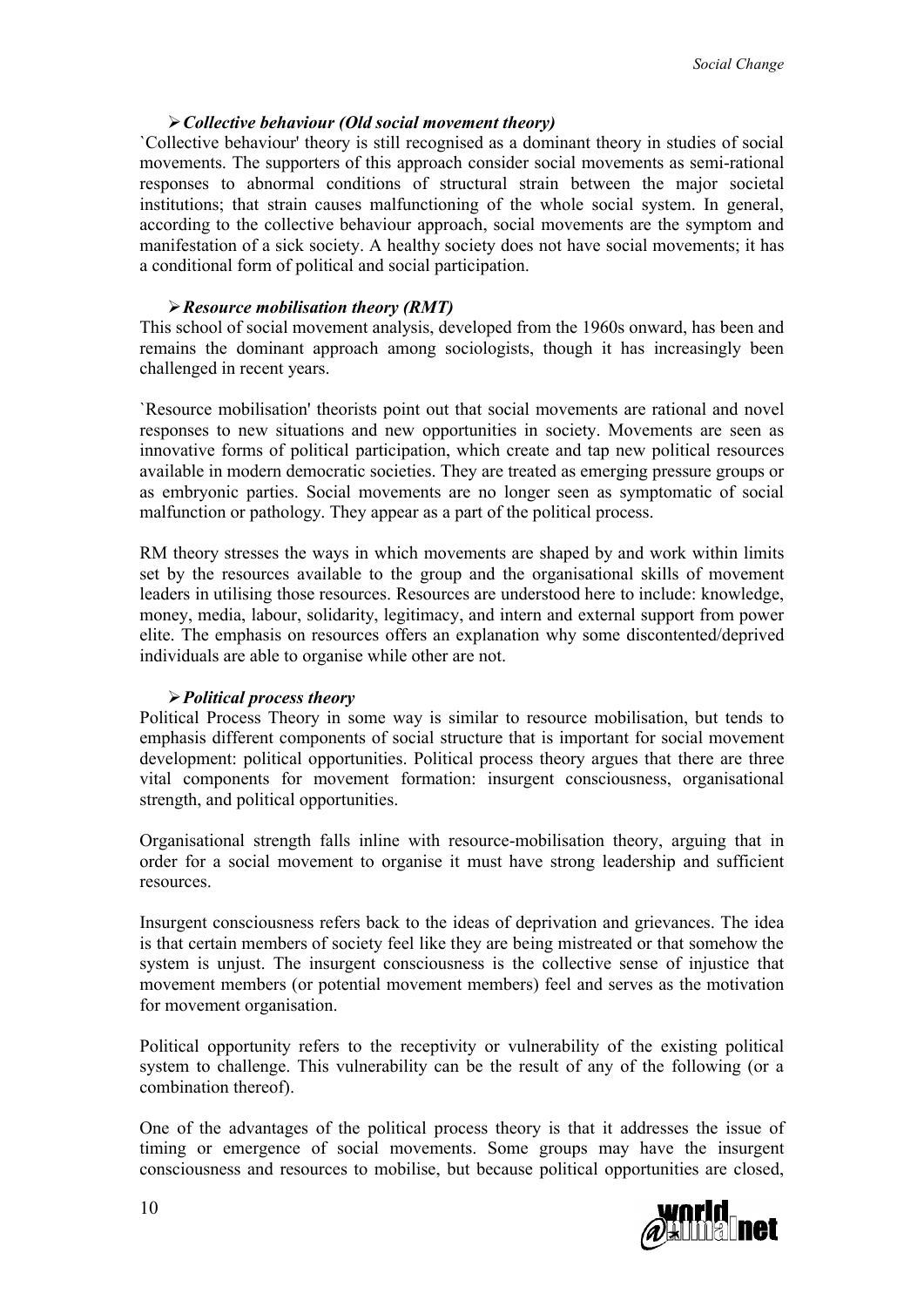they will not have any success. The theory, then, argues that all three of these components are important.

Critics of the political process theory and resource-mobilisation theory point out that neither theory discusses movement culture to any great degree. This has presented culture theorists an opportunity to expound on the importance of culture.

An additional strength of this model is that it can look at the outcomes of social movements not only in terms of success or failure but also in terms of consequences (whether intentional or unintentional, positive or negative) and in terms of [collective](http://en.wikipedia.org/wiki/collective_benefits)  [benefits](http://en.wikipedia.org/wiki/collective_benefits).

## *'New social movement'*

New Social Movement Theory developed initially in Europe to help explain a host of new movements that emerged in the 1960s and 1970s that did not seem to fit a model of Marxian class conflict that had been the predominant model in much European social movement theory.

The newness of the putatively new social movements is said to consist of such things as a greater emphasis on group or collective identity, values and lifestyles rather than or in addition to developed ideologies, and a tendency to emerge more from middle than working class constituencies. The Green Party in Germany with its emphasis on environmental and peace issues, feminism, and alternative non-consumerist lifestyles is often portrayed as the umbrella group representing a synthesis of new social movements aimed at a broad, general social liberation.

Some new social movement theorists emphasise a change in the economic structure of the First World from an industrial, heavy manufacturing based 'Fordist' (after Henry Ford's assembly line) to a 'post-industrial,' 'postmodern' or 'post-Fordist' economy centered more around the service sector (i.e. fast food restaurants) and computer-based information industries as a structural force shaping the new movements.

New social movements, in contrast to old social movements, are produced by new contradictions of society, contradictions between individual and state. `New values' theorists also stress that the condition of economic prosperity and political stability allow them to de-emphasise material values and lead them to embrace post-materialist values, reflecting `higher' aesthetic, self-realisation, and creative needs. These approaches change class interests (or transform them) into non-class but `universal human' interests.

There first three approaches have been particularly influential in the USA, the fourth has been mainly associated with European scholars. In some extends it can be seen as an 'American' and a 'European' approach to the study of social movements.

# **Examples of Social Movements**

#### *Gandhi and Non-Violence*

Gandhi's greatest achievement was to develop the philosophy of non-violent action, and spread this concept throughout the world. Born on October 2, 1869, Mohandas Karamchand Gandhi struggled to find freedom for his Indian countrymen and to spread his belief in non-violent resistance.

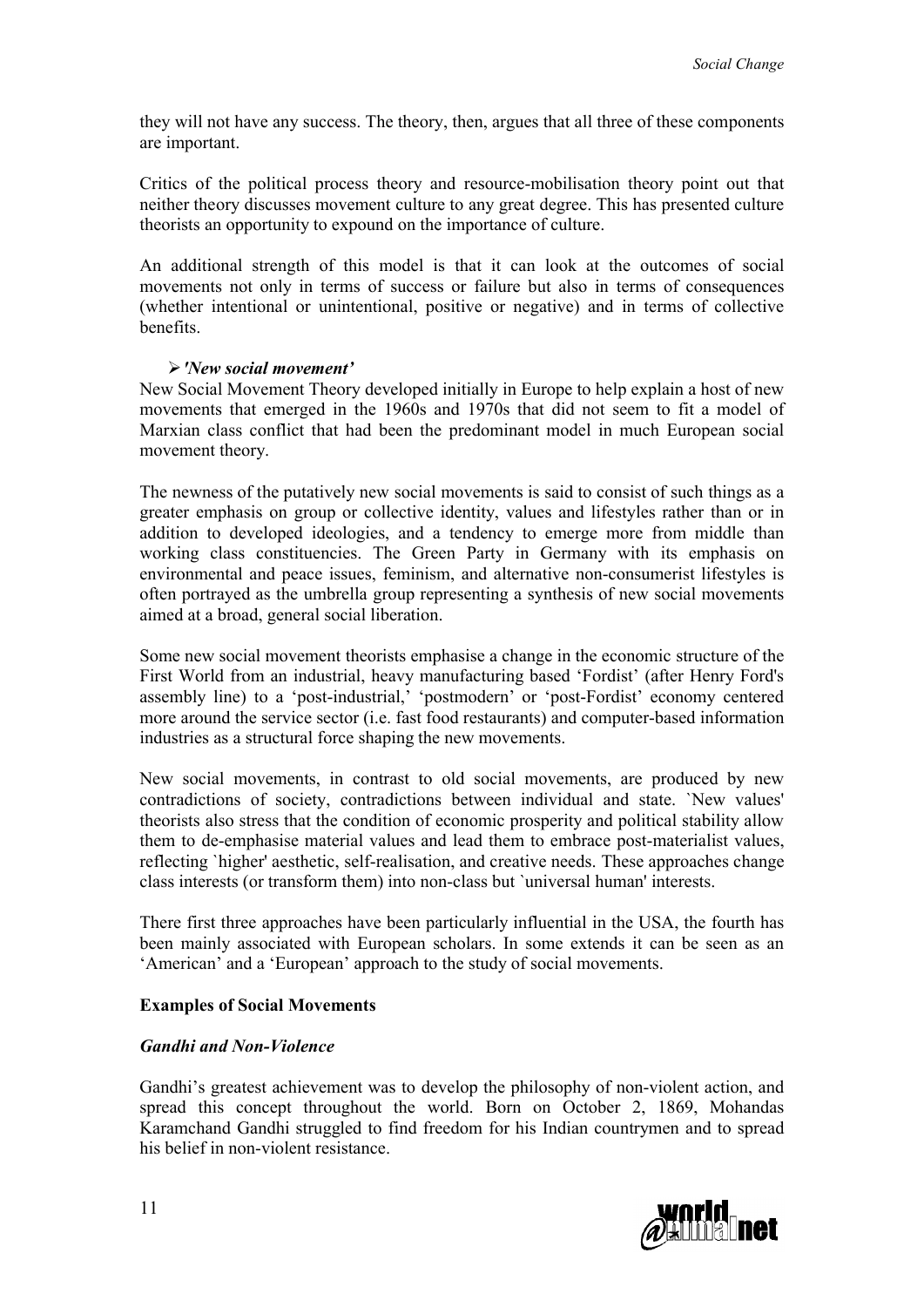Part of the inspiration Gandhi's policy of non-violence came from the Russian writer Leo Tolstoy, whose influence on Gandhi was profound. Gandhi also acknowledged his debt to the Bhagavad Gita, the teachings of Christ and to the 19th-century American writer Henry David Thoreau, especially to Thoreau's famous essay 'Civil Disobedience'.

Gandhi considered the terms passive resistance and civil disobedience inadequate for his purposes, however, and coined another term, Satyagraha (Sanskrit, "truth and firmness").

It was in South Africa that Gandhi first experienced racial discrimination. There he began his fight to end prejudice and achieve equality for people of all races. Using marches, letters, articles, community meetings and boycotts, he protested. These protests often led to his arrest.

After 21 years in South Africa Gandhi returned to India to fight for Indian independence from Great Britain. In addition to the methods he used in South Africa, Gandhi would add fasting, prayer, and to his system of non-violence.

The six strategic steps on non-violent action were: -

## *1. Investigate*

Get the facts. The complexity of society today requires patient investigation to accurately determine responsibility for a particular injustice.

## *2. Negotiate*

Meet with opponents and put the case to them. A solution may be worked out. If no solution is possible, let your opponents know that you intend to stand firm to establish justice, but that you are always ready to negotiate further.

# *3. Educate*

Keep campaign participants and supporters well informed about the issues, and spread the word to the public.

# *4. Demonstrate*

Picketing, vigiling, mass rallies, and leafleting are the next steps.

# *5. Resist*

Non-violent resistance is the final step, to be added to the first four as a last resort. This may mean a boycott, a fast, a strike, tax resistance, a non-violent blockade or other forms of civil disobedience. Planning must be carefully done, and non-violence training is essential. When properly carried out, actions of resistance build a position of moral clarity, which will strengthen your own courage and create widespread respect for your campaign.

# *6. Be patient*

Meaningful change cannot be accomplished overnight. To deepen ones analysis of injustice and oppression means to become aware of how deeply entrenched are the structures, which produce them. These structures can be eliminated, but this requires a long-term commitment and strategy.

Gandhian principles played a part in inspiring similar movements throughout the world, removing dictators over the last 15 years in countries as far apart as the Philippines and Poland, while providing the inspiration for the American civil rights leader, Martin Luther

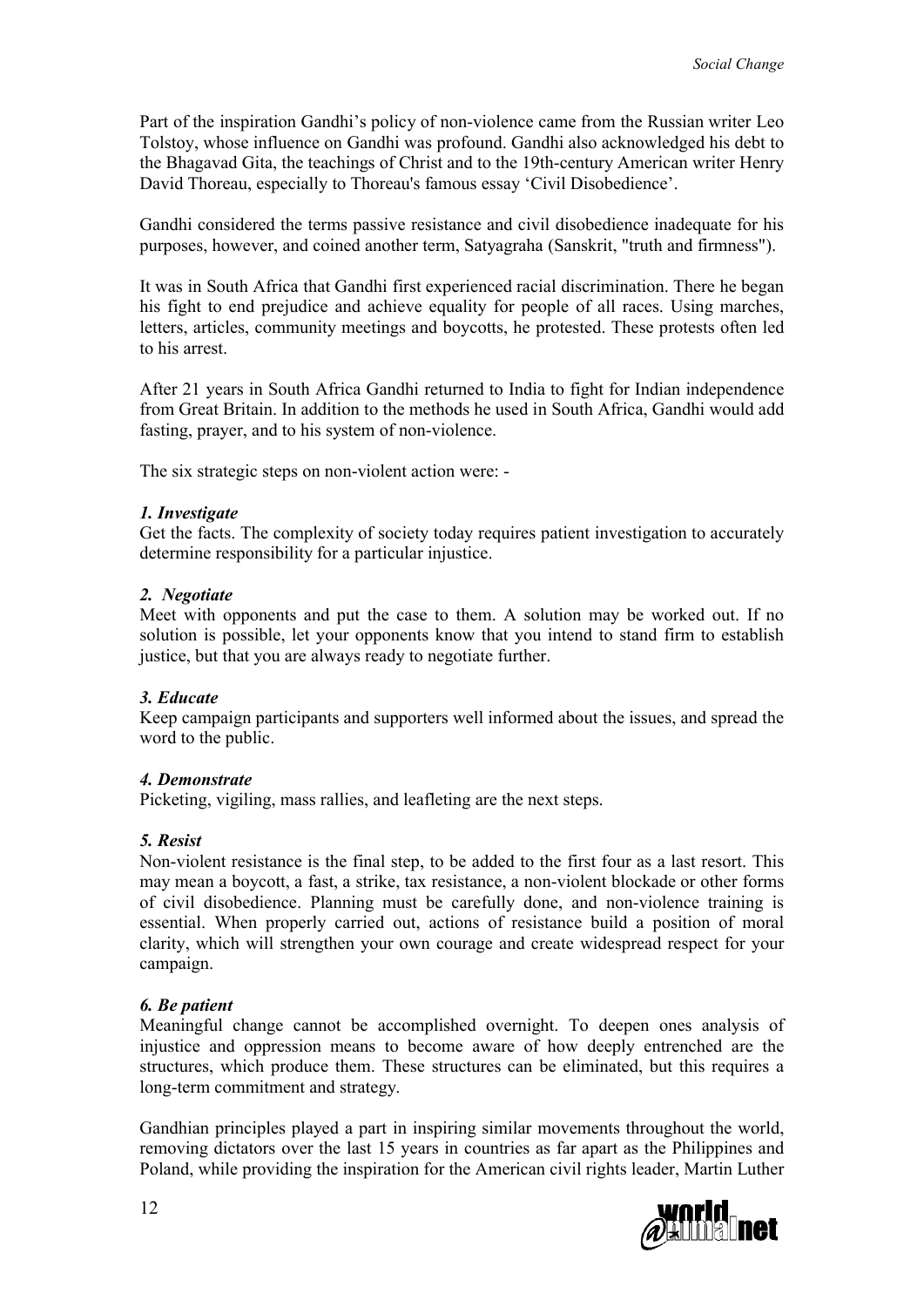King. In 1959, Dr. and Mrs. King spend a month in India studying Gandhi's techniques of non-violence as guests of Prime Minister Jawaharal Nehru.

#### **The US Civil Rights Movement**

The Civil Rights Movement in the United States was a struggle by black Americans to gain full citizenship rights and achieve racial equality. Individuals and organisations challenged discrimination with a variety of activities, including protest marches, boycotts, and refusal to abide by segregation laws. Many believe that the movement began with the bus boycott in Montgomery, Alabama, in 1955 and ended with the Voting Rights Act of 1965, though some argue that it has not ended yet.

The movement had two clear strands: -

*Reform*

The Southern Christian Leadership Council. Luther King's non-violent approach.

```
 Revolutionary
```
The Black Panthers, Malcolm X.

Malcolm X rejected non-violence as a principle, but he sought co-operation with Martin Luther King and other civil rights activists who favoured aggressive non-violent protests. To thousands of black people around the world, he personified revolution. He was able to appeal to ordinary people and to articulate the anger and frustration they felt. Above all, he symbolised unyielding defiance and resistance in the face of prejudice, discrimination, and repression.

Martin Luther King, and his policy of non-violent protest, was the dominant force in the civil rights movement during its decade of greatest achievement, from 1957 to 1968. His lectures and remarks stirred the concern and sparked the conscience of a generation. The movements and marches he led brought significant changes in American life.

King summoned together a number of black leaders in 1957 and laid the groundwork for the organisation now known as the Southern Christian Leadership Conference (SCLC). King was elected its president, and he soon began helping other communities organise their own protests against discrimination.

Dr. King's concept of '*somebodiness'* gave black and poor people a new sense of worth and dignity. His philosophy of non-violent direct action, and his strategies for rational and non-destructive social change, electrified the conscience of this nation and re-ordered its priorities. The Voting Rights Act of 1965, for example, went to Congress as a result of the Selma to Montgomery march. His wisdom, his words, his actions, his commitment, and his dreams for a new cast of life fired the movement. His 1963 'I Have a Dream' speech dealing with peace and racial equality is one of the most powerful speeches in American history.

The major principles of King's non-violence movement were: -

- $\triangleright$  Non-violence is a way of life for courageous people.
- $\triangleright$  Non-violence seeks to win friendship and understanding
- $\triangleright$  Non-violence seeks to defeat injustices, not people.
- $\triangleright$  Non-violence holds that suffering for a cause can educate and transform.
- $\triangleright$  Non-violence chooses love instead of hate.
- $\triangleright$  Non-violence holds that the universe is on the side of justice and that right will prevail.

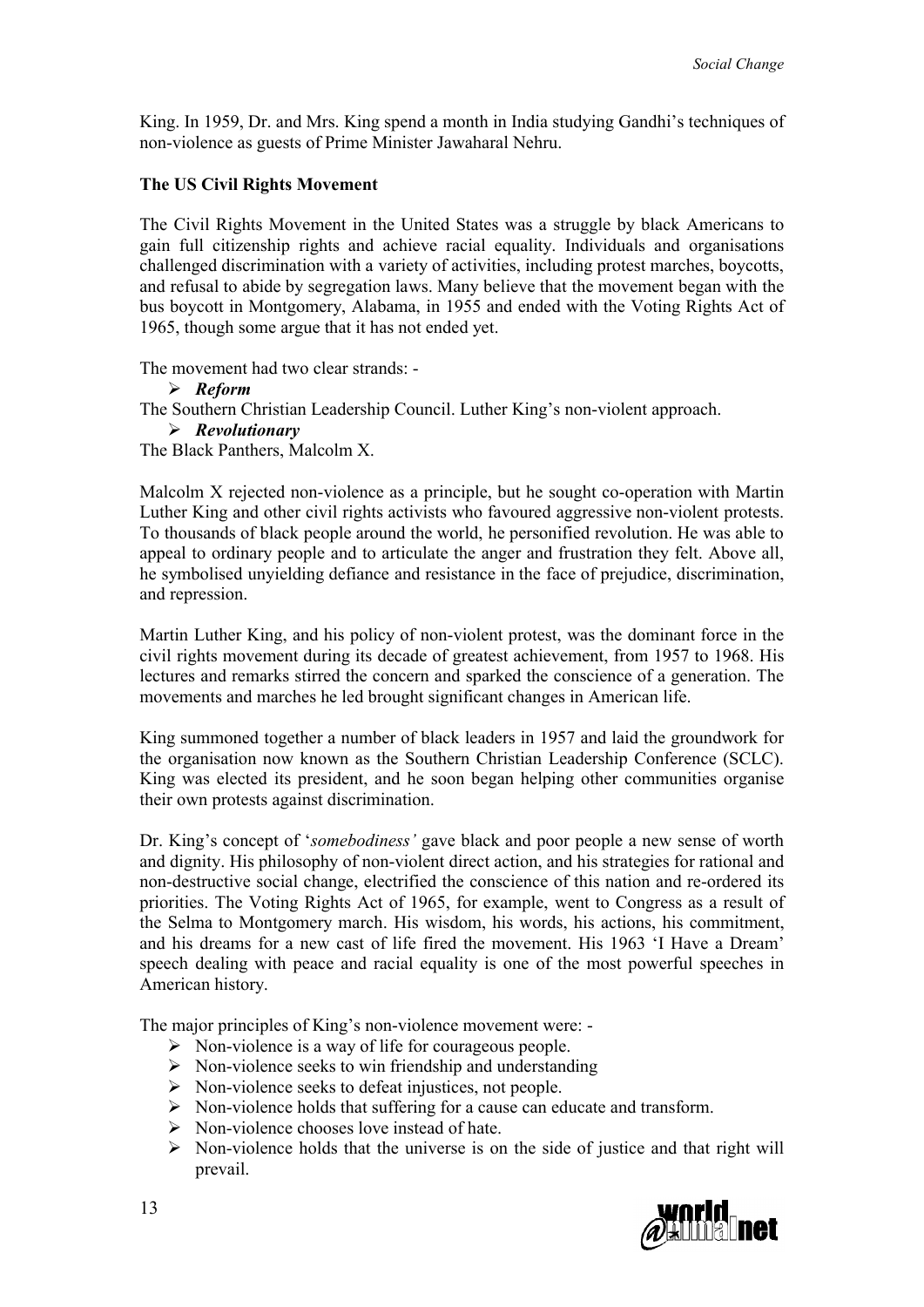The tactics employed included: -

# *Sit-ins*

In 1960, four black students asked to be served at Woolworth's lunch counter in Greensboro, reserved for white customers only. When refused they staged a sit-in protest. By 1961, 70,000 had taken part in similar sit-ins. These protests gained publicity for the plight of blacks in the South.

# *Freedom Riders*

These were groups of black and white protesters who rode segregated buses across the Southern States. Sometimes, they were ambushed and attacked by white youths. When they reached their destination – usually a heavily segregated town, they would organise sit-ins. Freedom riders got great publicity for the Civil Rights cause.

## *Demonstrations and Marches*

Peaceful demonstrations and marches were very powerful Civil Rights tactics. When demonstrators were attacked by white police forces e.g. Birmingham, Alabama, April 1963, (dogs, fire hoses and cattle prods used) public opinion came down on the Civil Rights protestors, rather than bigoted police chiefs.

King was recipient of the 1964 Nobel Peace Prize, which increased his credibility enormously.

After 1965 the focus of the civil rights movement began to change. Martin Luther King, Jr., focused on poverty and racial inequality in the North. Younger activists criticised his interracial strategy and appeals to moral idealism. In 1968, King was assassinated by a gunman in Memphis, Tennessee.

For many, the civil rights movement ended with the death of Martin Luther King, Jr. Some argue that the movement is not yet over because the goal of full equality has not been achieved. Racial problems still existed after 1968, and urban poverty among blacks represented a worsening problem.

King's legacy has lived on. In 1969, his widow, Coretta Scott King, organised the [Martin](http://www.thekingcenter.org/)  [Luther King Jr. Center for Non-Violent Social Change](http://www.thekingcenter.org/)*.* Today it stands next to the Ebenezer Baptist Church in Atlanta. His birthday, Jan. 15, is a [national holiday](http://seattletimes.nwsource.com/mlk/perspectives/holiday/)**,**  celebrated each year with educational programs, artistic displays, and concerts throughout the United States. The Lorraine Hotel where he was shot is now the [National Civil Rights](http://www.civilrightsmuseum.org/)  [Museum](http://www.civilrightsmuseum.org/). More importantly, he has inspired future social change fighters and citizens.

# *Feminist Movement*

The feminist movement is said to have two main waves: -

#### $\sum I^{st}$  wave

Right to vote, own property. Divorce. (to 1920)

#### $\sum 2^{nd}$  wave

Extension of civil rights – owning credit card, equal rights, equal pay, education, reproductive and health rights. Women in politics.

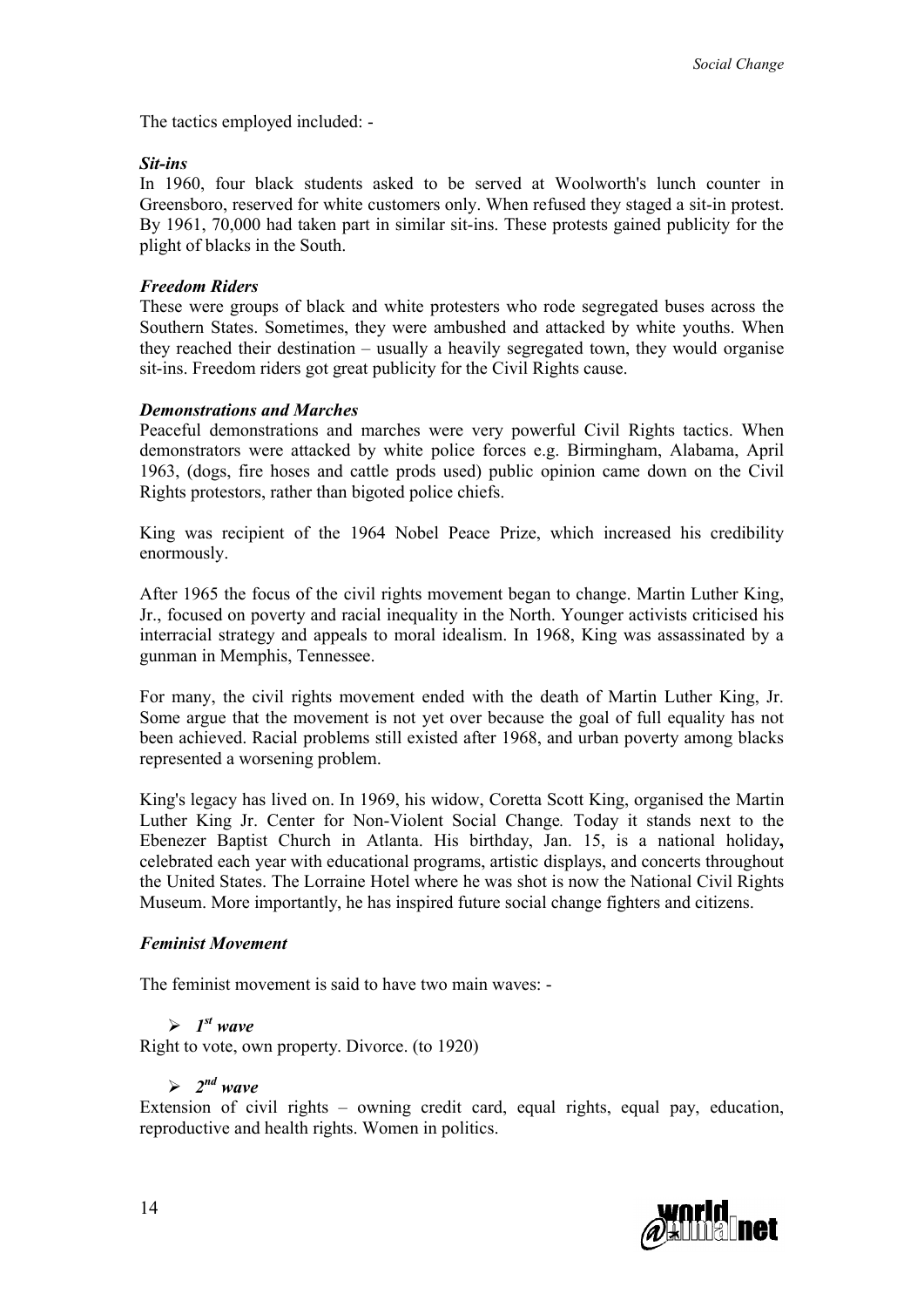## **Suffragettes**

In the UK, the National Union for Women's Suffrage was formed in 1987 by Millicent Fawcett. Their primary aim was to obtain the vote for women, Ms Fawcett believed in peaceful protest.

Progress was slow, and in 1903 the [Women's Social and Political Union](http://www.historylearningsite.co.uk/women) was founded by [Emmeline Pankhurst](http://www.historylearningsite.co.uk/emmeline_pankhurst.htm) and her daughters Christabel and Sylvia. They wanted women to have the right to vote and they were not prepared to wait. The Union became better known as the Suffragettes. Members of the Suffragettes were prepared to use violence to get what they wanted.

In fact, the Suffragettes started off relatively peacefully. It was only in 1905 that the organisation created a stir when Christabel Pankhurst and Annie Kenney interrupted a political meeting in Manchester to ask two Liberal politicians [\(Winston Churchill](http://tceplus.com/churchil.htm) and Sir Edward Grey) if they believed women should have the right to vote. Neither man replied. As a result, the two women got out a banner that had on it 'Votes for Women' and shouted at the two politicians to answer their questions. Such actions were all but unheard of then when public speakers were usually heard in silence and listened to courteously even if you did not agree with them. Pankhurst and Kenney were thrown out of the meeting and arrested for causing an obstruction and a technical assault on a police officer. Both women refused to pay a fine preferring to go to prison to highlight the injustice of the system as it was then.

The Suffragettes burned down churches as the Church of England was against what they wanted; they vandalised Oxford Street, apparently breaking all the windows in this famous street; they chained themselves to Buckingham Palace as the Royal Family were seen to be against women having the right to vote; they hired out boats, sailed up the Thames and shouted abuse through loud hailers at Parliament as it sat; others refused to pay their tax. Politicians were attacked as they went to work. Their homes were fire bombed. Golf courses were vandalised.

Suffragettes were quite happy to go to prison. Here they refused to eat and went on a hunger strike. The government was very concerned that they might die in prison thus giving the movement martyrs. Prison governors were ordered to force feed Suffragettes but this caused a public outcry as forced feeding was traditionally used to feed lunatics as opposed to what were mostly educated women.

The government of Asquith responded with the Cat and Mouse Act. The Cat and Mouse Act allowed the Suffragettes to go on a hunger strike and let them get weaker and weaker. Force-feeding was not used. When the Suffragettes were very weak … they were released from prison. If they died out of prison, this was of no embarrassment to the government. However, they did not die but those who were released were so weak that they could take no part in violent Suffragette struggles. When those arrested had regained their strength, they were re-arrested for the most trivial of reason and the whole process started again. This, from the government's point of view, was a very simple but effective weapon against the Suffragettes.

As a result, the Suffragettes became more extreme. The most famous act associated with the Suffragettes was at the [June 1913 Derby](http://www.historylearningsite.co.uk/derby_of_june_1913.htm) when [Emily Wilding Davison](http://www.historylearningsite.co.uk/emily_wilding_davison.htm) threw herself under the King's horse. She was killed and the Suffragettes had their first martyr. However, her actions probably did more harm than good to the cause, as she was a highly

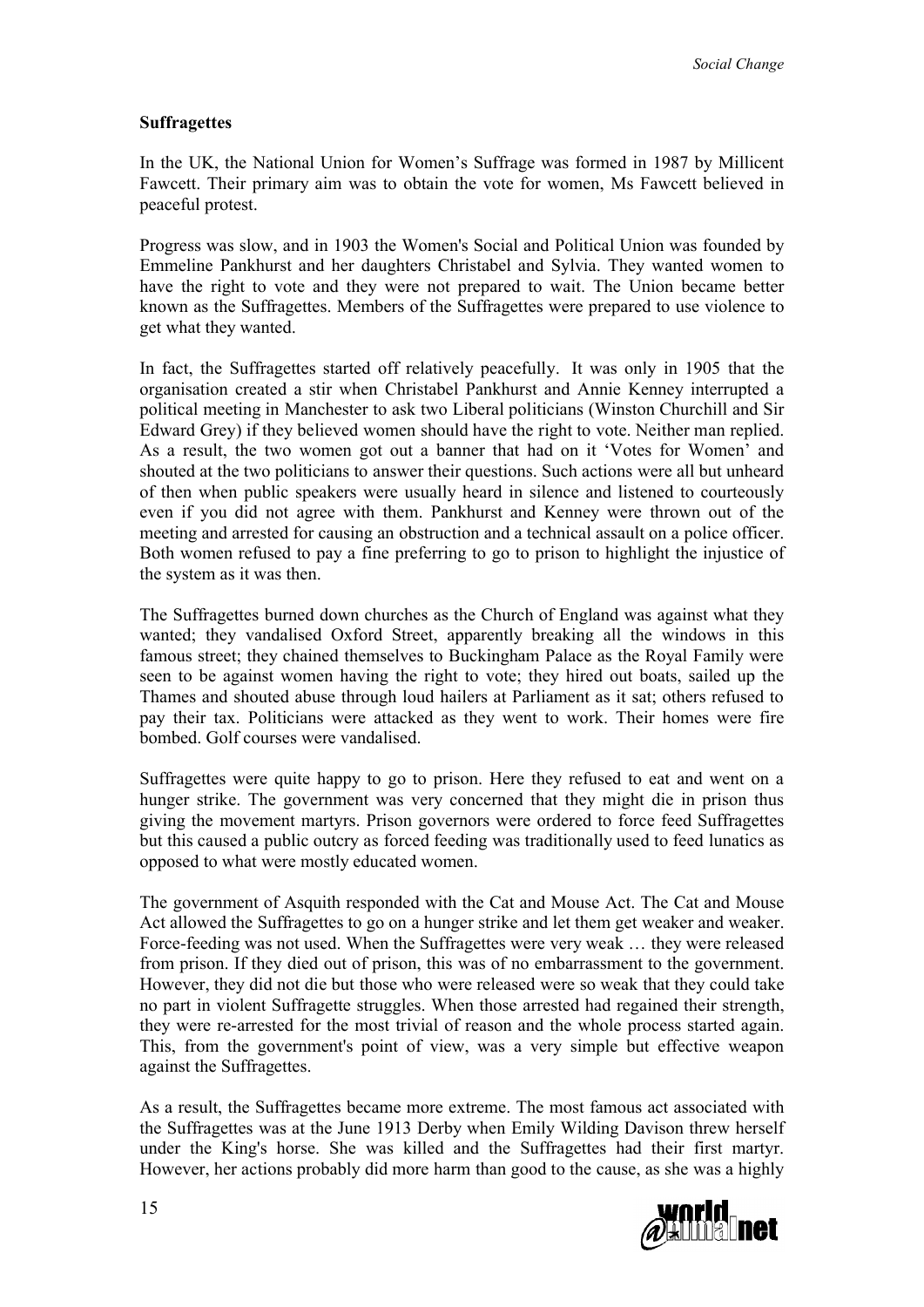educated women. Many men asked the simple question - if this is what an educated woman does, what might a lesser-educated woman do? How can they possibly be given the right to vote?

It is possible that the Suffragettes would have become more violent. They had, after all, in February 1913 blown up part of David Lloyd George's house - he was probably Britain's most famous politician at this time and he was thought to be a supporter of the right for women to have the vote!

However, Britain and Europe was plunged into World War One in August 1914. In a display of patriotism, Emmeline Pankhurst instructed the Suffragettes to stop their campaign of violence and support in every way the government and its war effort. The work done by women in the [First World War](http://www.historylearningsite.co.uk/women_in_world_war_one.htm) was to be vital for Britain's war effort. In 1918, the [Representation of the People Act](http://www.historylearningsite.co.uk/1918_representation_of_the_peopl.htm) was passed by Parliament.

As well as the USA, similar movements were also being carried out in Australia and New Zealand.

## *The Environmental Movement*

From the late nineteenth century until the nineteen sixties, 'environmentalism' was generally understood to refer to a set of movements made up overwhelmingly of people from the better off sectors of society, who were concerned about issues of preservation or management of the wilderness, and whose critique of society did not generally go beyond these concerns.

Although it had its roots dating back into the 1890s, the modern environmental movement did not develop until the 1960s – which was an era of real social change (free speech, civil rights, women's rights, anti-war etc.).

Rachel Carson's book 'Silent Spring' in 1963 was a real 'wake-up' call. Its exposure of the effects of DDT (a 'pest' pray that killed insects, entered the food chain and caused cancer and genetic damage) led to it being banned from the market.

The crises that triggered change were the toxic smogs, starting with the 1948 Pennsylvania smog followed by others in New York and London in the 1950s and 60s.

In the sixties and seventies a radical environmental movement began to emerge made up of groups concerned with the degradation of the environment not as a wilderness issue, but as a part of daily life. Recycling was promoted, and wider issues such as the dangers of chemicals in the food chain, polluted air and water etc. were promoted to persuade people that protection of the environment was an important issue. Most of the people involved in these groups were young people, influenced by the antiwar movement and by the counterculture.

At roughly the same time, some progressive labour activists were beginning to raise issues having to do with occupational safety and health, with the presence of toxic chemicals and other environmental hazards in the workplace. Both labour environmentalism and radical environmentalism (or ecology, as it was usually called) were concerned not only with protecting the wilderness, but also with the impact of environmental degradation on people's daily lives.

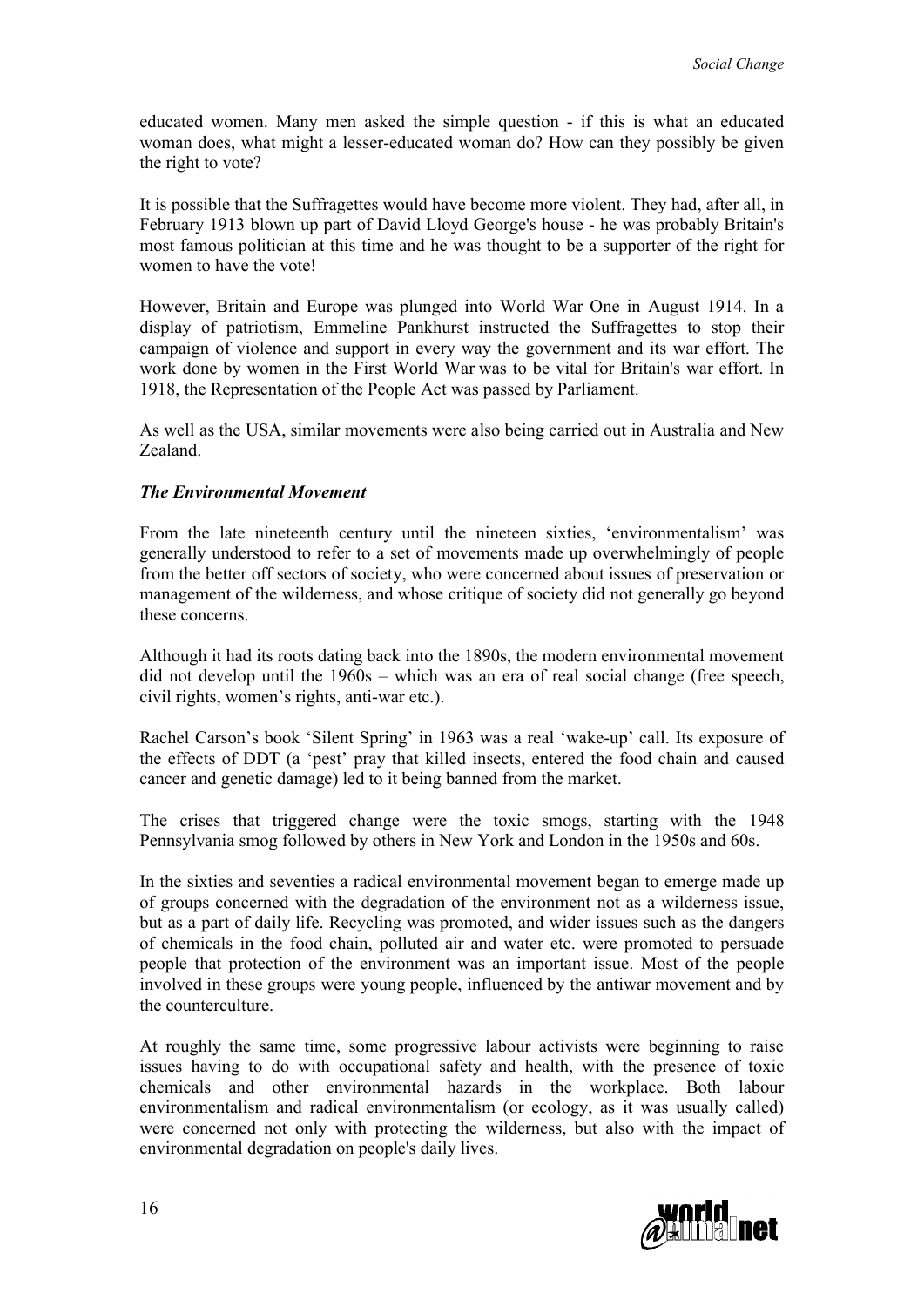In the seventies both radical and mainstream environmentalism grew, but both sectors of environmentalism remained overwhelmingly white and, except for efforts by labour activists around occupational safety and health, overwhelmingly composed of middle and upper-middle class people, especially students and professionals.

It was in the late seventies and early eighties that a new grassroots environmental movement began to emerge involving constituencies previously distant from environmentalism: lower middle class and working class whites, coloured people and rural communities.

Growth of environmental organisation membership increased enormously from the early 60s to the present day. The number of environmental organisations also grew rapidly. These groups cover a number of types of approaches, for example: -

- $\triangleright$  Mainstream/conservative ecology: The Sierra Club
- $\triangleright$  Populist ecology: Earth Day
- Radical ecology: Greenpeace, GAIA (eco-feminists)

The range of environmental issues that organisations campaign about is vast (covering issues such as water, air, forests, wetlands, animals and habitats, anti-war and antinuclear, and wastes).

Environmentalism, unlike most social change movements, has the benefit of extremely concrete benchmarks, things like tons of CO2 emissions prevented; acres of rainforest and coral reef preserved; species saved from extinction etc. However, in terms of the ultimate conservation objective of building a civilisation that can thrive on this planet without destroying it, then the movement is failing. Analyses indicate the need to tap more into other higher need – and individually more urgent concerns – such as prosperity, security, health, fashion/luxury, success/progress etc. in order for the movement to continue to thrive.

#### *Further Resources*

 *Web Sites*

**Social Change**

*Causes of Social Change* [http://husky1.stmarys.ca/~evanderveen/wvdv/social\\_change/causes\\_of\\_social\\_change.ht](http://husky1.stmarys.ca/~evanderveen/wvdv/social_change/causes_of_social_change.htm) m

*Global Social Change Research Project* <http://gsociology.icaap.org/>

# *Social Movements Theories*

[http://husky1.stmarys.ca/~evanderveen/wvdv/social\\_change/social\\_movement\\_theories.h](http://husky1.stmarys.ca/~evanderveen/wvdv/social_change/social_movement_theories.htm) [tm](http://husky1.stmarys.ca/~evanderveen/wvdv/social_change/social_movement_theories.htm)

*Social Movements* [http://www.fiu.edu/~westl/Lecture%20Notes%20pdf/Social%20Movements.pdf](http://www.fiu.edu/~westl/Lecture Notes pdf/Social Movements.pdf)